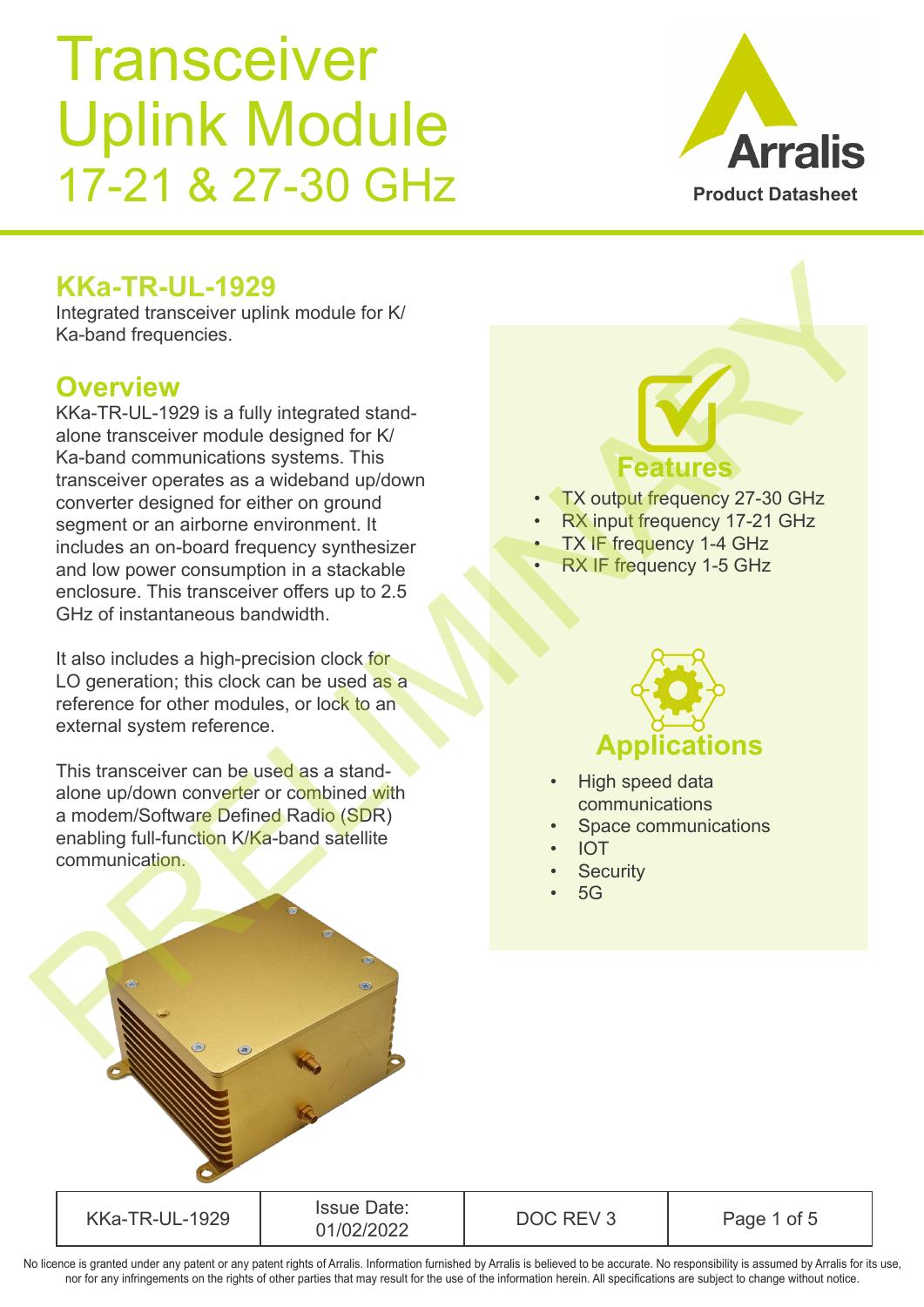

## **Specification Overview**

### **Transmitter Receiver**

| <b>Parameter</b>                                                             |               | Typical                                                                                                                | Unit     |  |
|------------------------------------------------------------------------------|---------------|------------------------------------------------------------------------------------------------------------------------|----------|--|
| TX Output Frequency Range 27-30                                              |               |                                                                                                                        | (GHz)    |  |
| <b>TX Output Linear Power</b>                                                |               | 20                                                                                                                     | ′dBm`    |  |
| <u>IF Input Frequency Range</u>                                              |               | $1 - 4$                                                                                                                | GHz      |  |
| <b>IF Input Power</b>                                                        |               | $-10$ to $0$                                                                                                           | (dBm     |  |
| Reference Frequency                                                          |               | 100 (on-board or external)                                                                                             | (MHz     |  |
| <b>Reference Phase Noise</b>                                                 |               | $-145$                                                                                                                 | (dBc/Hz) |  |
| Reference Signal<br>Characteristics                                          |               | Square input: 0.6 Vpp (min) / 2.5<br>Vpp (max) - slew rate > 0.5 V/ns<br>Sine wave: +5 dBm (min) / +15<br>dBm (max)    |          |  |
| <b>Reference Stability</b>                                                   |               | 5                                                                                                                      | (PPM)    |  |
| <b>Conversion Gain</b>                                                       |               | $30$ (extended 50 dB with<br>SSPA)                                                                                     | (dB)     |  |
| Gain Flatness<br>Over typical channel bandwidth from<br><b>SDR (250 MHz)</b> |               | 3 (specified over max channel<br>bandwidth (250 MHz) across<br>entire 4 GHz) RX bandwidth.<br>(SDR input channel band) | (dB)     |  |
| <b>Typical Phase Noise</b>                                                   |               |                                                                                                                        | (dBc/Hz  |  |
|                                                                              | 1 kHz         | $-70$                                                                                                                  | (dBc/Hz  |  |
|                                                                              | 10 kHz        | $-80$                                                                                                                  | dBc/l    |  |
|                                                                              | 100 kHz       | $-100$                                                                                                                 | dBc/Hz   |  |
|                                                                              | 1 MHz         | $-123$                                                                                                                 | (dBc/Hz  |  |
|                                                                              | <b>10 MHz</b> | $-140$                                                                                                                 | dBc/Hz   |  |
| Spurious                                                                     |               | -60                                                                                                                    | (dBc)    |  |
| <b>Supply Voltage Range</b>                                                  |               | $6 - 42$                                                                                                               | (Vdc)    |  |
| <b>DC Current</b>                                                            |               | < 1.5                                                                                                                  | (Amps)   |  |
| <b>DC Power</b>                                                              |               | < 6                                                                                                                    | (Watts   |  |
|                                                                              |               |                                                                                                                        |          |  |

| <b>Transmitter</b>                                                                  |                                                                                                                        |          | <b>Receiver</b>                                                                    |                                                                                                                          |          |
|-------------------------------------------------------------------------------------|------------------------------------------------------------------------------------------------------------------------|----------|------------------------------------------------------------------------------------|--------------------------------------------------------------------------------------------------------------------------|----------|
| Parameter                                                                           | <b>Typical</b>                                                                                                         | Unit     | <b>Parameter</b>                                                                   | <b>Typical</b>                                                                                                           | Unit     |
| TX Output Frequency Range 27-30                                                     |                                                                                                                        | (GHz)    | RX Input Frequency Range                                                           | $17 - 21$                                                                                                                | (GHz)    |
| <b>TX Output Linear Power</b>                                                       | 20                                                                                                                     | (dBm)    | <b>RX Input Power Range</b>                                                        | $-90$ to $-30$                                                                                                           | (dBm)    |
| <b>IF Input Frequency Range</b>                                                     | $1 - 4$                                                                                                                | (GHz)    | IF Output Frequency Range                                                          | $1-5$                                                                                                                    | (GHz)    |
| <b>IF Input Power</b>                                                               | $-10$ to $0$                                                                                                           | (dBm)    | <b>IF Output Power Range</b>                                                       | $-60$ to $0$                                                                                                             | (dBm)    |
| Reference Frequency                                                                 | 100 (on-board or external)                                                                                             | (MHz)    | <b>Reference Frequency</b>                                                         | 100 (on-board or external)                                                                                               | (MHz)    |
| <b>Reference Phase Noise</b>                                                        | $-145$                                                                                                                 | (dBc/Hz) | <b>Reference Phase Noise</b>                                                       | $-145$                                                                                                                   | (dBc/Hz) |
| Reference Signal<br>Characteristics                                                 | Square input: 0.6 Vpp (min) / 2.5<br>Vpp (max) - slew rate > 0.5 V/ns<br>Sine wave: +5 dBm (min) / +15<br>dBm (max)    |          | <b>Reference Signal</b><br><b>Characteristics</b>                                  | Square input: 0.6 Vpp (min) / 2.5<br>Vpp (max) - slew rate > 0.5 V/ns<br>Sine wave: +5 dBm (min) / +15<br>dBm (max)      |          |
| <b>Reference Stability</b>                                                          | 5                                                                                                                      | (PPM)    | <b>Reference Stability</b>                                                         | 5                                                                                                                        | (PPM)    |
| <b>Conversion Gain</b>                                                              | $\overline{30}$ (extended 50 dB with<br>SSPA)                                                                          | (dB)     | <b>Conversion Gain</b>                                                             | 30 (extended 50 dB with<br>SSPA)                                                                                         | (dB)     |
| <b>Gain Flatness</b><br>Over typical channel bandwidth from<br><b>SDR (250 MHz)</b> | 3 (specified over max channel<br>bandwidth (250 MHz) across<br>entire 4 GHz) RX bandwidth.<br>(SDR input channel band) | (dB)     | <b>Gain Flatness</b><br><b>Over Typical Channel Bandwidth</b><br>from SDR (250MHz) | $3$ (specified over max channel<br>bandwidth (250 MHz) across<br>entire 4 GHz) RX bandwidth.<br>(SDR input channel band) | (dB)     |
| <b>Typical Phase Noise</b>                                                          |                                                                                                                        | (dBc/Hz) | <b>Typical Phase Noise</b>                                                         |                                                                                                                          | (dBc/Hz) |
| 1 kHz                                                                               | $-70$                                                                                                                  | (dBc/Hz) | 1 kHz                                                                              | $-70$                                                                                                                    | (dBc/Hz) |
| 10 kHz                                                                              | $-80$                                                                                                                  | (dBc/Hz) | $10$ kHz                                                                           | $-80$                                                                                                                    | (dBc/Hz) |
| <b>100 kHz</b>                                                                      | $-100$                                                                                                                 | (dBc/Hz) | <b>100 kHz</b>                                                                     | $-100$                                                                                                                   | (dBc/Hz) |
| 1 MHz                                                                               | $-123$                                                                                                                 | (dBc/Hz) | 1 MHz                                                                              | $-123$                                                                                                                   | (dBc/Hz) |
| 10 MHz                                                                              | $-140$                                                                                                                 | (dBc/Hz) | 10 MHz                                                                             | $-140$                                                                                                                   | (dBc/Hz) |
| Spurious<br><b>Supply Voltage Range</b>                                             | $-60$<br>$6 - 42$                                                                                                      | (dBc)    | Spurious                                                                           | $-60$                                                                                                                    | (dBc)    |
|                                                                                     | < 1.5                                                                                                                  | (Vdc)    | <b>Noise Figure</b>                                                                | 2.5                                                                                                                      | (dB)     |
|                                                                                     |                                                                                                                        | (Amps)   | <b>Supply Voltage Range</b>                                                        | $6 - 42$                                                                                                                 | (Vdc)    |
| <b>DC Current</b>                                                                   |                                                                                                                        |          |                                                                                    |                                                                                                                          |          |
| <b>DC Power</b>                                                                     | $\overline{56}$                                                                                                        | (Watts)  | <b>DC Current</b><br><b>DC Power</b>                                               | 1.5                                                                                                                      | (Amps)   |

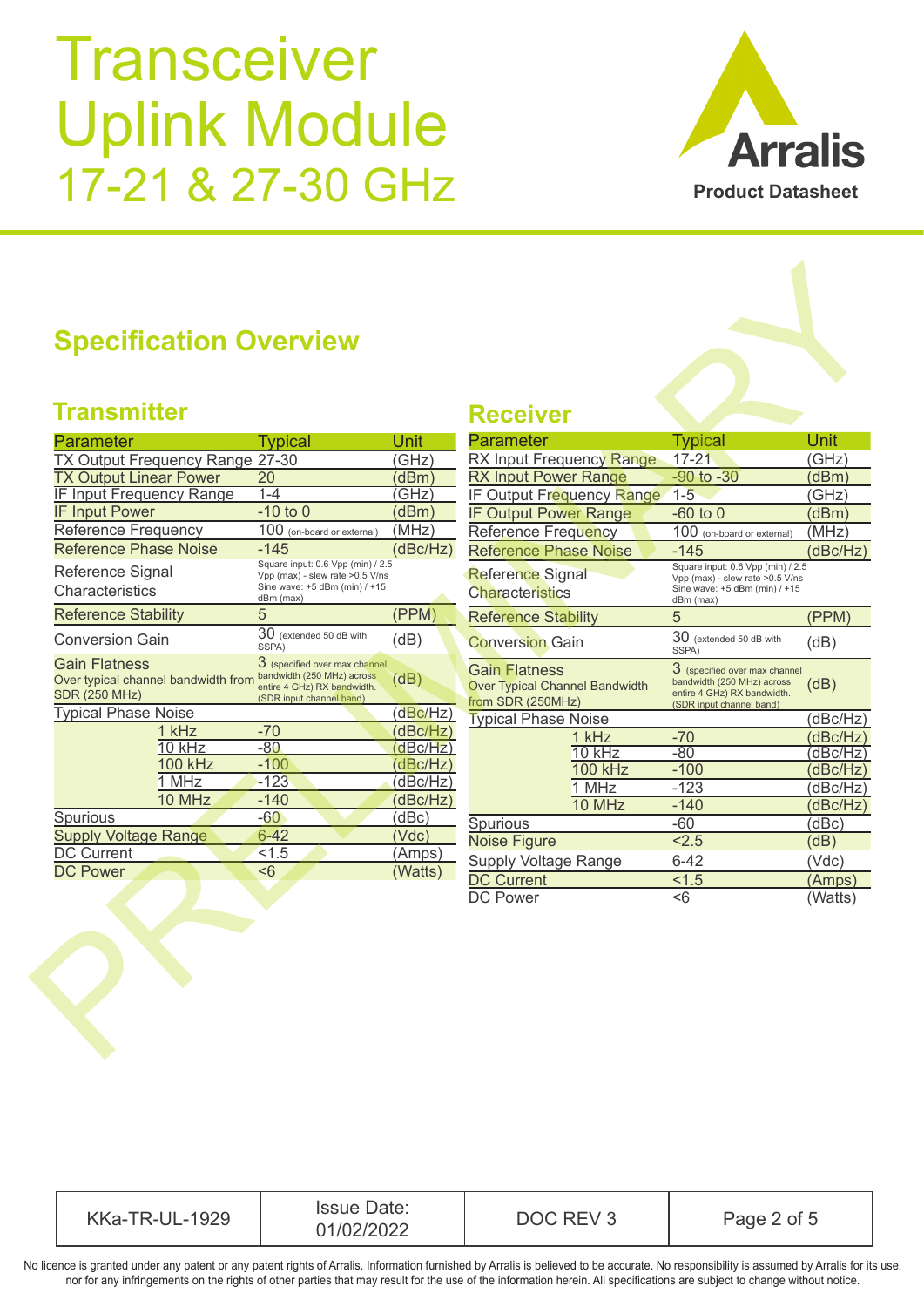

### **Mechanical**

| <b>Mechanical and Environmental</b>                                                                                                                                                                        |                                                                                                                                                                            |  |
|------------------------------------------------------------------------------------------------------------------------------------------------------------------------------------------------------------|----------------------------------------------------------------------------------------------------------------------------------------------------------------------------|--|
| <b>Mechanical</b>                                                                                                                                                                                          |                                                                                                                                                                            |  |
| Parameter                                                                                                                                                                                                  | <b>Typical</b><br><b>Unit</b>                                                                                                                                              |  |
| <b>PCB Dimensions</b>                                                                                                                                                                                      | 80 x 80 x 2 (max)<br>(mm)                                                                                                                                                  |  |
| <b>Mechanical Enclosure Required</b><br>Yes                                                                                                                                                                |                                                                                                                                                                            |  |
| <b>Mechanical Enclosure Dimensions</b>                                                                                                                                                                     | $100 \times 120 \times 70$ (max)<br>(mm)                                                                                                                                   |  |
| <b>Total Mass</b><br>$\overline{2}$                                                                                                                                                                        | (kg)                                                                                                                                                                       |  |
| Form Factor Requirement                                                                                                                                                                                    | Enclosure                                                                                                                                                                  |  |
| <b>Enclosure Material Requirement</b>                                                                                                                                                                      | >2.54 mm Aluminium<br>(mm)                                                                                                                                                 |  |
| <b>Enclosure Planting Requirement</b><br>Gold                                                                                                                                                              |                                                                                                                                                                            |  |
| 2.92<br><b>RF Connector Types</b>                                                                                                                                                                          | (mm)                                                                                                                                                                       |  |
| DC Connector Types                                                                                                                                                                                         | DC feedthrough or alt. high rel. panel<br>mount                                                                                                                            |  |
| <b>IF Signal Connector Types</b>                                                                                                                                                                           | <b>SMA</b>                                                                                                                                                                 |  |
|                                                                                                                                                                                                            |                                                                                                                                                                            |  |
| <b>Environmental</b><br>Parameter<br><b>Operating Temperature Range</b><br><b>Storage Temperature Range</b><br><b>Operating Environment</b><br><b>Vibration Requirement</b><br><b>Compliance Standards</b> | <b>Typical</b><br>$-40$ °C to +70 °C<br>$-40 °C$ to $+85 °C$<br>Terrestrial; IP65 enclosures standard<br><b>MIL-STD-810</b><br>1) ETSI EN 301 459<br>2) ETSI EN 301.489-12 |  |

| <b>Parameter</b>                   | <b>Typical</b>                              |
|------------------------------------|---------------------------------------------|
| <b>Operating Temperature Range</b> | -40 °C to +70 °C                            |
| <b>Storage Temperature Range</b>   | -40 °C to +85 °C                            |
| <b>Operating Environment</b>       | Terrestrial; IP65 enclosures standard       |
| <b>Vibration Requirement</b>       | MIL-STD-810                                 |
|                                    | 1) ETSI EN 301 459                          |
| <b>Compliance Standards</b>        | 2) ETSI EN 301.489-12                       |
|                                    | (EMC standard for satellite earth stations) |

| <b>Issue Date:</b><br>KKa-,<br>1929<br><u>_</u><br>₹–1<br>$\mathbf{H}$ $\mathbf{H}$<br>12022<br>-←)←← | JUC. | of 5<br>-<br>Page |
|-------------------------------------------------------------------------------------------------------|------|-------------------|
|-------------------------------------------------------------------------------------------------------|------|-------------------|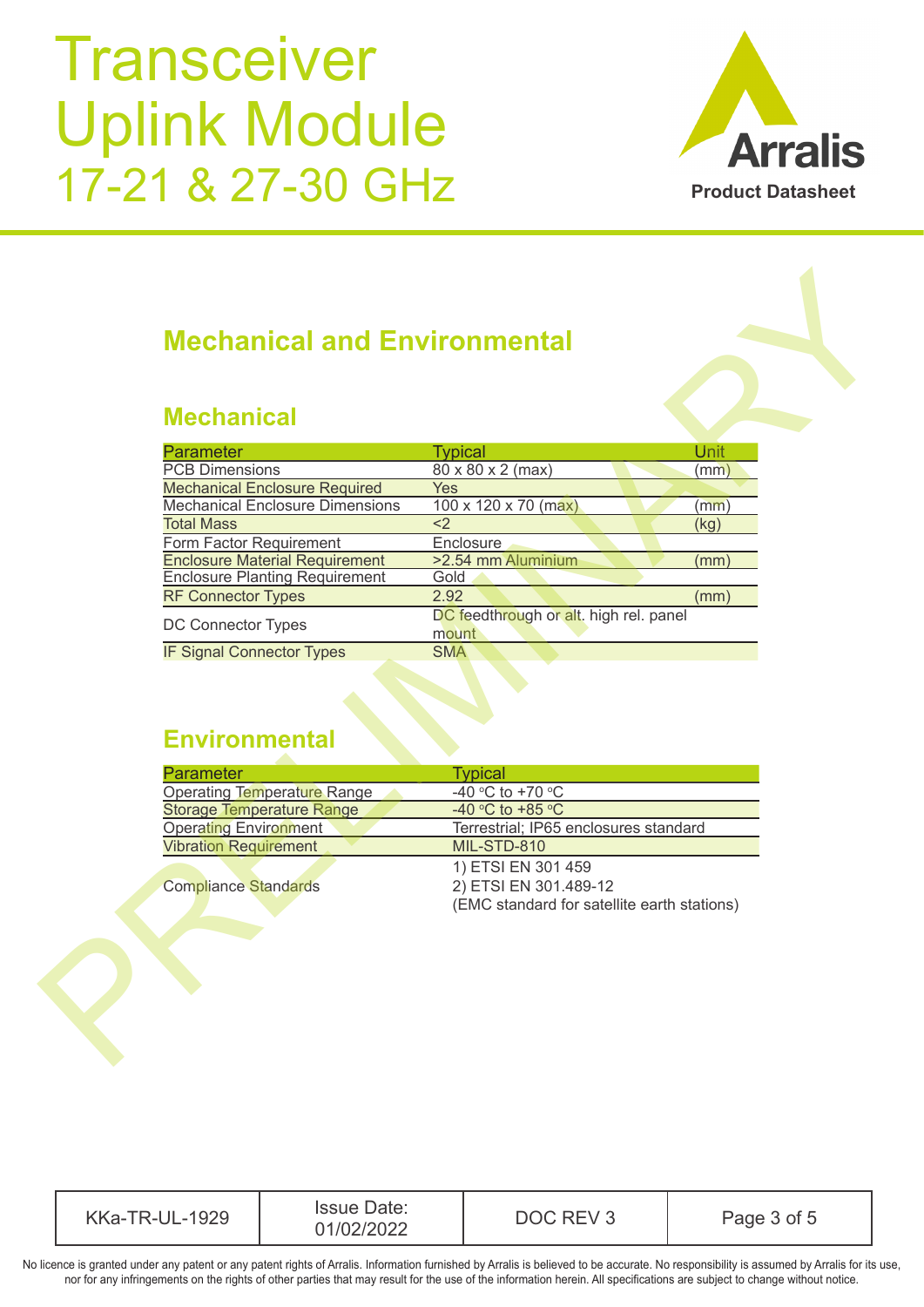